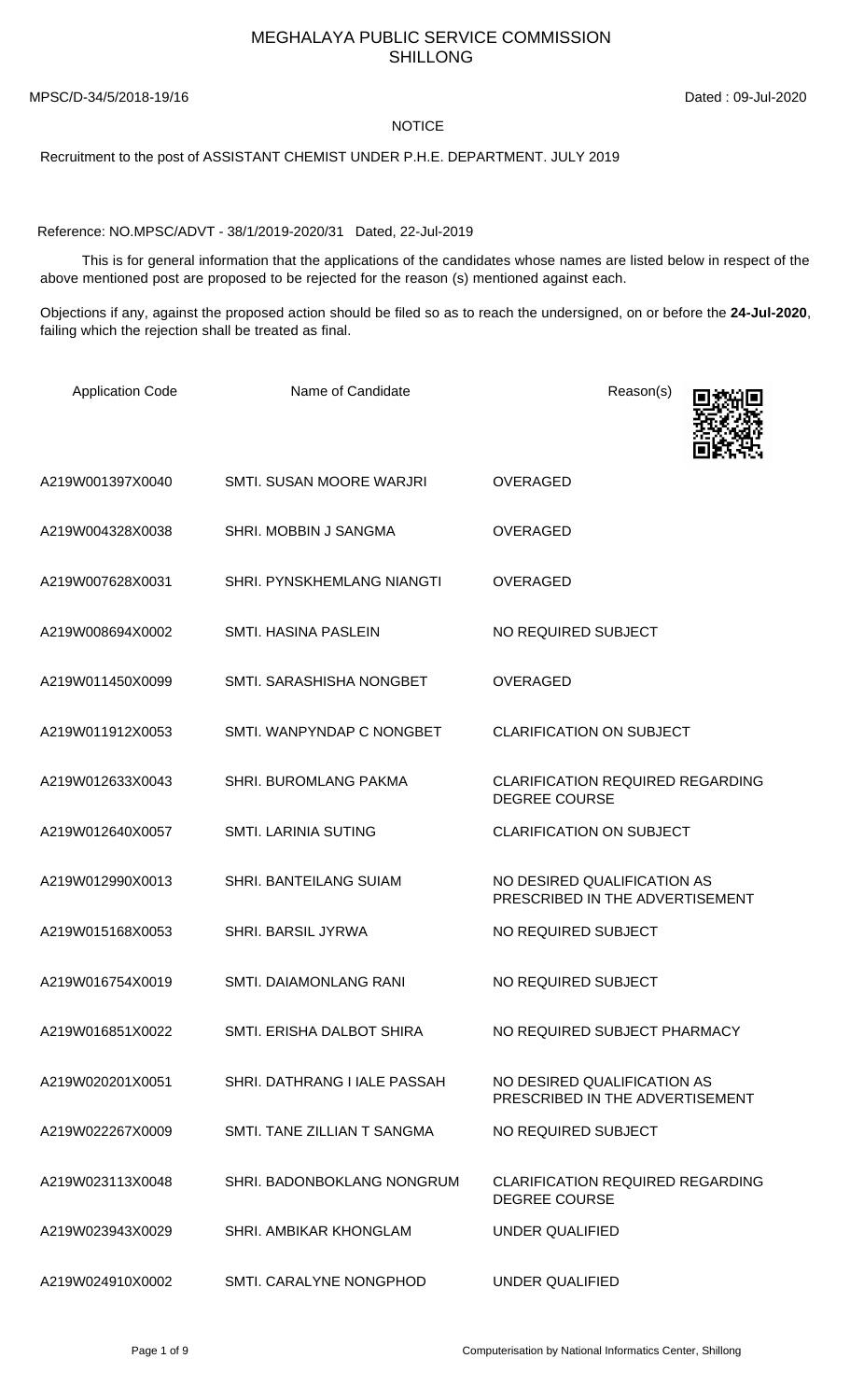

| A219W026169X0001 | SMTI. ADRINA ROSE PHANBUH                    | CLARIFICATION NEEDED ON DATE, MONTH &<br>YEAR OF PASSING THE EXAMINATION           |
|------------------|----------------------------------------------|------------------------------------------------------------------------------------|
| A219W032119X0036 | <b>SMTI. IBANYLLA SWER</b>                   | NO REQUIRED SUBJECT                                                                |
| A219W033365X0010 | SMTI. ORPAH DIANA NONGKYNRIH                 | <b>UNDER QUALIFIED</b>                                                             |
| A219W033523X0008 | <b>SHRI. REJOICING WAR</b>                   | <b>UNDER QUALIFIED</b>                                                             |
| A219W034089X0030 | SMTI. OMITA SYIEMLIEH                        | <b>OVERAGED</b>                                                                    |
| A219W036435X0010 | SHRI. FREDDY LYNGDOH                         | NO REQUIRED QUALIFICATION AS<br>PRESCRIBED BY THE CONCERNED                        |
| A219W037234X0005 | SHRI. FITZERALD HUJON                        | DEPARTMENT IN ITS ADVT<br>CLARIFICATION REQUIRED REGARDING<br><b>DEGREE COURSE</b> |
| A219W037595X0036 | SHRI. ALFONSO D KHONGWIR                     | <b>CLARIFICATION REQUIRED REGARDING</b><br><b>DEGREE COURSE</b>                    |
| A219W038147X0033 | SMTI. IBAKORDOR WAHLANG                      | <b>CLARIFICATION REQUIRED REGARDING</b><br><b>DEGREE COURSE</b>                    |
| A219W039466X0010 | <b>SHRI. FRANKY LAMARE</b>                   | <b>CLARIFICATION REQUIRED REGARDING</b><br><b>DEGREE COURSE</b>                    |
| A219W042387X0012 | SHRI. ERIC BANKYRSHANLANG<br><b>KHARMIH</b>  | <b>UNDER QUALIFIED</b>                                                             |
| A219W042682X0005 | SMTI. FEVANGELYNE MARY<br><b>KHARNAIOR</b>   | CLARIFICATION NEEDED ON DATE, MONTH &<br>YEAR OF PASSING THE EXAMINATION           |
| A219W044941X0023 | SMTI. IBANISHA CAREEN<br><b>KHARKYLLIANG</b> | NO REQUIRED SUBJECT                                                                |
| A219W047708X0004 | SHRI. PYNSHAITBOR BAREH                      | NO REQUIRED SUBJECT                                                                |
| A219W049472X0005 | SMTI. VANESSA MARIAN<br><b>KHARBYNGAR</b>    | NO REQUIRED SUBJECT                                                                |
| A219W049558X0019 | SHRI. BENJAMIN R MARAK                       | NO REQUIRED SUBJECT PHARMACY                                                       |
| A219W052226X0014 | SMTI. IADALIN MYLLIEM UMLONG                 | NO REQUIRED SUBJECT PHARMACY                                                       |
| A219W053041X0013 | SHRI. FRANCO NISHWA SUTNGA                   | NO REQUIRED SUBJECT                                                                |
| A219W055374X0005 | <b>SHRI. TIPLUT WANN</b>                     | CLARIFICATION NEEDED ON DATE, MONTH &<br>YEAR OF PASSING EXAMINATION               |
| A219W056178X0004 | <b>SHRI. PLAYER SUNA</b>                     | NO REQUIRED SUBJECT                                                                |
| A219W060594X0009 | SMTI. EWANMIHAKA PAKMA                       | NO REQUIRED SUBJECT                                                                |
| A219W063014X0017 | <b>SMTI. LANOSHA SNAITANG</b>                | NO REQUIRED SUBJECT                                                                |
| A219W063022X0022 | SHRI. AIBORLANG PUWEIN                       | <b>CLARIFICATION REQUIRED REGARDING</b><br><b>DEGREE COURSE</b>                    |
| A219W063267X0011 | SMTI. IASUKLANG WARJRI                       | CLARIFICATION NEEDED ON DATE, MONTH &<br>YEAR OF PASSING THE EXAMINATION           |

Page 2 of 9 Computerisation by National Informatics Center, Shillong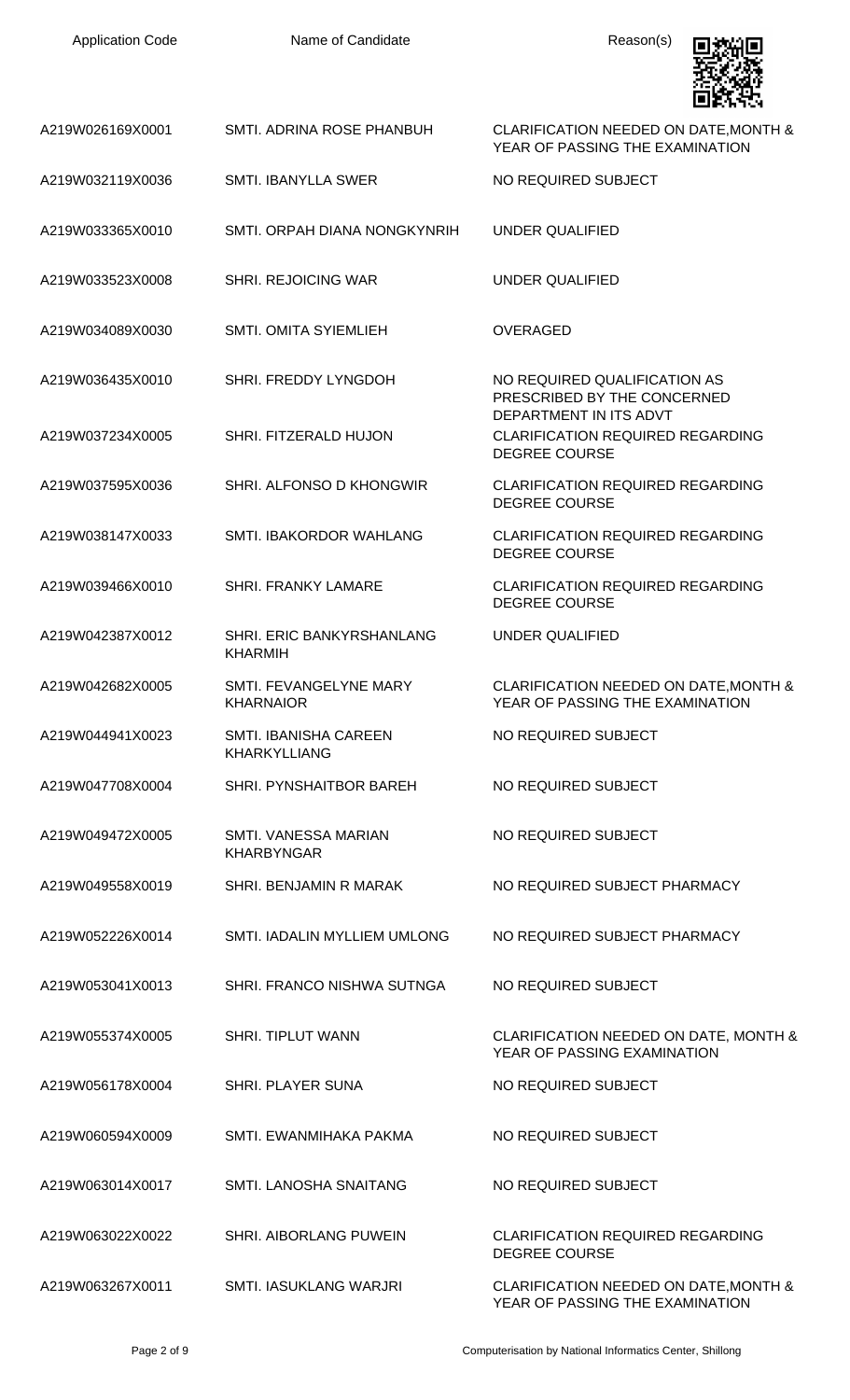| <b>Application Code</b> | Name of Candidate                                | Reason(s)                                                                |
|-------------------------|--------------------------------------------------|--------------------------------------------------------------------------|
| A219W063538X0006        | <b>SHRI, SHAIBORLANG RAPSANG</b>                 | UNDER QUALIFIED                                                          |
| A219W064092X0011        | SHRI. FOREMOST TYNSONG                           | NO REQUIRED SUBJECT                                                      |
| A219W064501X0016        | SMTI. SKELIDA NONGPLUH                           | NO REQUIRED SUBJECT                                                      |
| A219W065362X0007        | SMTI. RUPABAKOR SOHLIYA                          | <b>OVERAGED</b>                                                          |
| A219W066058X0026        | SMTI. SOPHIA MARY SOH                            | NO DESIRED QUALIFICATION AS<br>PRESCRIBED IN THE ADVERTISEMENT           |
| A219W066595X0016        | SMTI. RINAMLANG PAMDHAI                          | NO DESIRED QUALIFICATION AS<br>PRESCRIBED IN THE ADVERTISEMENT           |
| A219W066696X0003        | <b>SMTI. MUNMUN B MARAK</b>                      | <b>CLARIFICATION REQUIRED REGARDING</b><br><b>DEGREE COURSE</b>          |
| A219W067420X0009        | SMTI. IBADAHUNSHISHA RONGRIN                     | <b>CLARIFICATION REQUIRED REGARDING</b><br><b>DEGREE COURSE</b>          |
| A219W069149X0047        | <b>SHRI. PAUL DKHAR</b>                          | <b>OVERAGED</b>                                                          |
| A219W069275X0007        | SMTI, RENITHA D SHIRA                            | NO REQUIRED SUBJECT                                                      |
| A219W070994X0035        | SMTI. MIKATCHI CH MARAK                          | NO DESIRED QUALIFICATION AS<br>PRESCRIBED IN THE ADVERTISEMENT           |
| A219W073982X0012        | SHRI. WATSON SIANGSHAI                           | NO DESIRED QUALIFICATION AS<br>PRESCRIBED IN THE ADVERTISEMENT           |
| A219W074511X0005        | SMTI. CHESI CHEMA D SANGMA                       | NO REQUIRED SUBJECT                                                      |
| A219W074540X0008        | SHRI. SECURITY DKHAR                             | NO DESIRED QUALIFICATION AS<br>PRESCRIBED IN THE ADVERTISEMENT           |
| A219W075649X0008        | SHRI. SHEMPHANG LIN SYIEMLIEH                    | CLARIFICATION NEEDED ON DATE, MONTH &<br>YEAR OF PASSING THE EXAMINATION |
| A219W077859X0004        | SMTI. LAKERLIN DORA SANGLYNE                     | NO REQUIRED SUBJECT                                                      |
| A219W078017X0006        | SHRI. ALFESTAR L MAIRANG                         | <b>UNDER QUALIFIED</b>                                                   |
| A219W078383X0009        | <b>SMTI. GIRIJA M SANGMA</b>                     | NO DESIRED QUALIFICATION AS<br>PRESCRIBED IN THE ADVERTISEMENT           |
| A219W080074X0019        | SMTI. HAYONG IAIPYNHUNLANG<br><b>POHSHNA</b>     | <b>OVERAGED</b>                                                          |
| A219W081434X0007        | <b>SMTI. PATRICIA LYNDEM</b>                     | <b>OVERAGED</b>                                                          |
| A219W081537X0047        | SMTI. BALSA RITHIME D MOMIN                      | NO REQUIRED SUBJECT                                                      |
| A219W081841X0009        | <b>SHRI. LUCKY KAHIT</b>                         | CLARIFICATION NEEDED ON DATE, MONTH &<br>YEAR OF PASSING THE EXAMINATION |
| A219W081927X0052        | <b>SHRI. RECONCILES SOHTUN</b>                   | OVERAGED                                                                 |
| A219W083210X0029        | SHRI. MARK RONDOL WARKHYLLEW NO REQUIRED SUBJECT |                                                                          |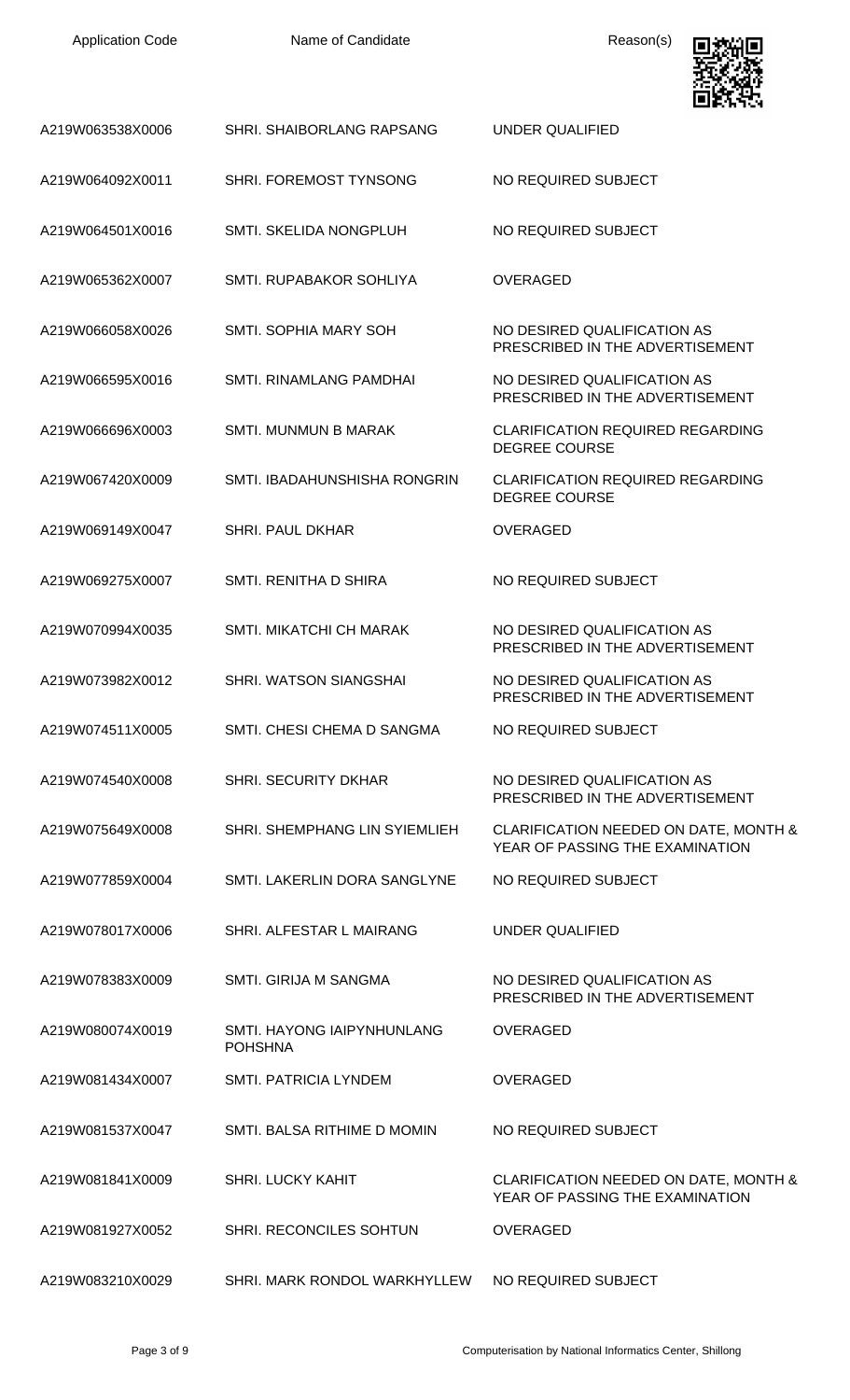| <b>Application Code</b> | Name of Candidate                          | Reason(s)                                                                |
|-------------------------|--------------------------------------------|--------------------------------------------------------------------------|
| A219W085234X0016        | SMTI. LYDAMEKA HING                        | NO REQUIRED SUBJECT                                                      |
| A219W085788X0026        | SHRI. RAKSRANG S MARAK                     | NO DESIRED QUALIFICATION AS<br>PRESCRIBED IN THE ADVERTISEMENT           |
| A219W085808X0009        | SMTI. KONGKA RANIDA SHYLLA                 | <b>OVERAGED</b>                                                          |
| A219W086221X0016        | SHRI. AIBANROI L SANGRIANG                 | NO REQUIRED SUBJECT                                                      |
| A219W086287X0010        | SHRI. FULGENTIUS SHAIBOR<br><b>LYNGDOH</b> | <b>OVERAGED</b>                                                          |
| A219W089129X0010        | <b>SMTI. ELVINOCIA DOHLING</b>             | NO REQUIRED SUBJECT                                                      |
| A219W091460X0004        | SMTI. SENEVIA MASSAR                       | CLARIFICATION NEEDED ON DATE, MONTH &<br>YEAR OF PASSING THE EXAMINATION |
| A219W091977X0002        | SMTI. ARIARISA RANGAD                      | <b>UNDER QUALIFIED</b>                                                   |
| A219W092402X0009        | SMTI. NAPHIDAPLIN SUCHIANG                 | <b>UNDER QUALIFIED</b>                                                   |
| A219W095557X0014        | SHRI. BLOSTARWELL MAWBLEI                  | CLARIFICATION NEEDED ON DATE, MONTH &<br>YEAR PASSING THE EXAMINATION    |
| A219W095866X0005        | SMTI. BAIARILANG CHYNE                     | CLARIFICATION NEEDED ON DATE, MONTH &<br>YEAR PASSING THE EXAMINATION    |
| A219W098186X0002        | SHRI, PHRANGSHAI MARBANIANG                | CLARIFICATION NEEDED ON DATE, MONTH &<br>YEAR OF PASSING THE EXAMINATION |
| A219W099593X0015        | <b>SHRI. EMBOKLANG KHONGSHUN</b>           | CLARIFICATION NEEDED ON DATE, MONTH &<br>YEAR OF PASSING THE EXAMINATION |
| A219W102926X0018        | SMTI, ARDAEMEE S RYNJAH                    | CLARIFICATION NEEDED ON DATE, MONTH &<br>YEAR OF PASSING THE EXAMINATION |
| A219W298507X0007        | SMTI, SALCHIRIK CH MARAK                   | CLARIFICATION NEEDED ON DATE, MONTH &<br>YEAR OF PASSING THE EXAMINATION |
| A219W298712X0010        | SHRI. ELDRED DOWDEN MARAK                  | CLARIFICATION NEEDED ON DATE, MONTH &<br>YEAR OF PASSING EXAMINATION     |
| A219W298899X0007        | SHRI. KELANSTAR SHABONG                    | <b>UNDER QUALIFIED</b>                                                   |
| A219W298978X0004        | SHRI. PETER GEORGE LYNGKHOL                | CLARIFICATION NEEDED ON DATE, MONTH &<br>YEAR OF PASSING EXAMINATION     |
| A219W299909X0007        | <b>SMTI, DARIBHABIANG SWER</b>             | <b>CLARIFICATION REQUIRED REGARDING</b><br><b>DEGREE COURSE</b>          |
| A219W301733X0005        | SHRI. ASAKO DEMESA CH SANGMA               | NO DESIRED QUALIFICATION AS<br>PRESCRIBED IN THE ADVERTISEMENT           |
| A219W301981X0007        | SHRI. WANTSFIELD R MARAK                   | NO DESIRED QUALIFICATION AS<br>PRESCRIBED IN THE ADVERTISEMENT           |
| A219W302111X0001        | <b>SHRI, RAJ KUMAR MISHRA</b>              | <b>OVERAGED</b>                                                          |
| A219W302219X0002        | <b>SHRI. MITHU SAHA</b>                    | <b>OVERAGED</b>                                                          |
| A219W302686X0008        | SMTI WOMPHERKI GAROD                       | NO REQUIRED SUBJECT                                                      |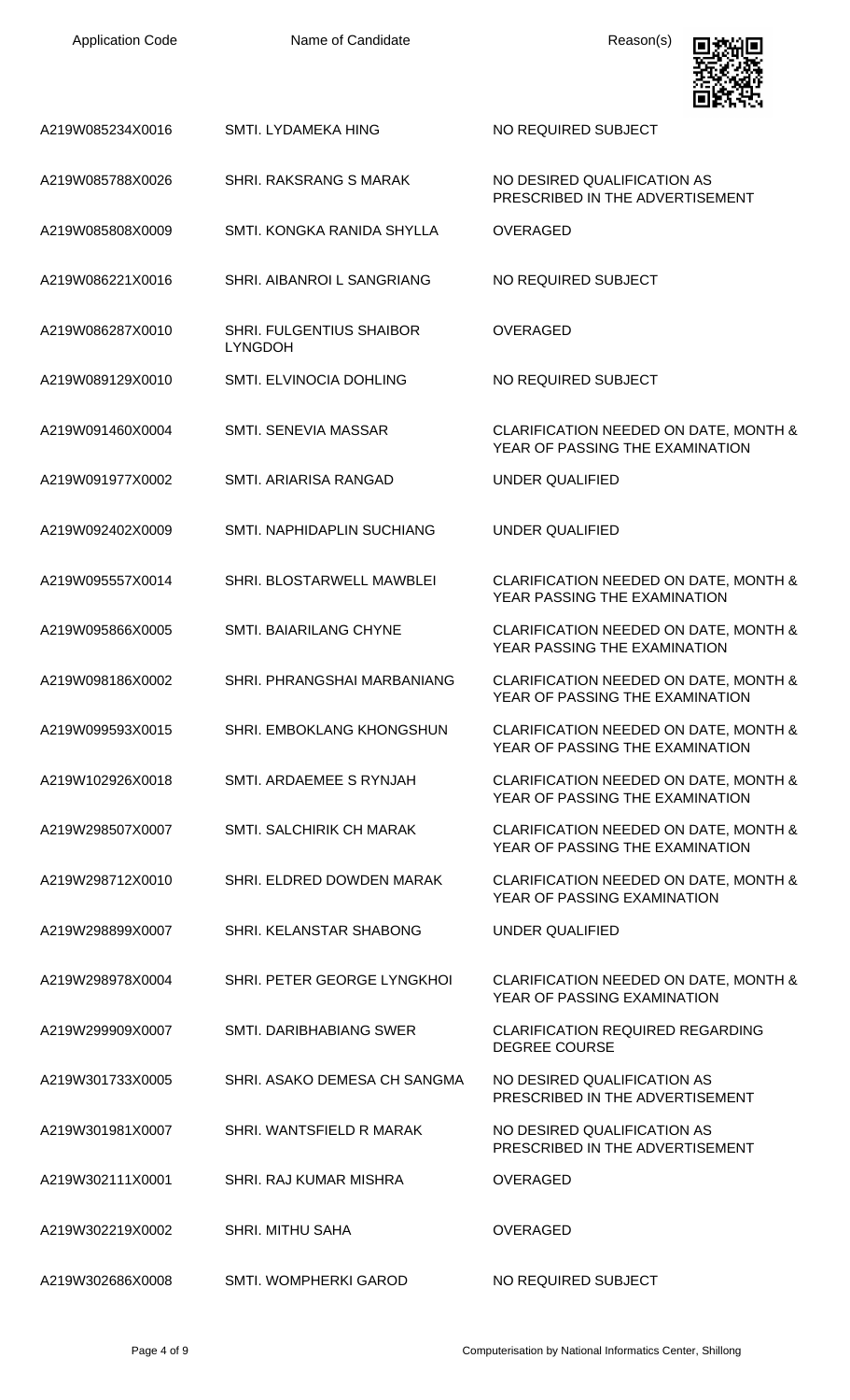| <b>Application Code</b> | Name of Candidate                           | Reason(s)                                                                                                |
|-------------------------|---------------------------------------------|----------------------------------------------------------------------------------------------------------|
| A219W303508X0011        | SMTI. AGONTHINA N MARAK                     | CLARIFICATION NEEDED ON DATE, MONTH &<br>YEAR OF PASSING THE EXAMINATIN                                  |
| A219W303799X0001        | SHRI. BADONNAM KHARBITHAI                   | NO REQUIRED SUBJECT                                                                                      |
| A219W303973X0008        | SHRI. VAIBHAV SHARMA                        | NO REQUIRED SUBJECT                                                                                      |
| A219W304240X0001        | SHRI. KERLANG LYNGDOH                       | CLARIFICATION NEEDED ON DATE, MONTH &<br>YEAR OF PASSING THE EXAMINATION / NO<br><b>REQUIRED SUBJECT</b> |
| A219W304437X0001        | SMTI. NORACHI MANDA SANGMA                  | CLARIFICATION NEEDED ON DATE, MONTH &<br>YEAR OF PASSING THE EXAMINATION                                 |
| A219W304574X0001        | SHRI. MIKRAK CHISIM SANGMA                  | NO REQUIRED SUBJECT                                                                                      |
| A219W304599X0001        | SMTI. DAIAHUNSHISHA<br><b>MARBANIANG</b>    | <b>QUALIFICATION NOT CLEAR</b>                                                                           |
| A219W304637X0001        | SMTI. ANUPRIYA D SURONG                     | NO REQUIRED SUBJECT                                                                                      |
| A219W304896X0001        | SHRI. CHALANGDIAM KMENLANG<br><b>PYRTUH</b> | NO DESIRED QUALIFICATION AS<br>PRESCRIBED IN THE ADVERTISEMENT                                           |
| A219W304905X0001        | SHRI. CHEMIKI LYWAIT                        | NO DESIRED QUALIFICATION AS<br>PRESCRIBED IN THE ADVERTISEMENT                                           |
| A219W305012X0001        | SHRI, WAN DAMME CHWA SUMER                  | NO DESIRED QUALIFICATION AS<br>PRESCRIBED IN THE ADVERTISEMENT                                           |
| A219W305368X0001        | SMTI. WANDAKARU PHAWA                       | NO REQUIRED SUBJECT                                                                                      |
| A219W306146X0004        | SMTI. DARISHISHA RABON                      | CLARIFICATION NEEDED ON DATE, MONTH &<br>YEAR OF PASSING THE EXAMINATION                                 |
| A219W306197X0014        | <b>SHRI. EDMOL CH MOMIN</b>                 | CLARIFICATION NEEDED ON DATE, MONTH &<br>YEAR OF PASSING THE EXAMINATION                                 |
| A219W306200X0003        | SHRI. BANLAMBHABOK<br><b>KHONGTHAW</b>      | <b>QUALIFICATION NOT CLEAR</b>                                                                           |
| A219W306397X0004        | SMTI. AKORTIPLANG DONSHIEW                  | NO DESIRED QUALIFICATION AS<br>PRESCRIBED IN THE ADVERTISEMENT                                           |
| A219W306419X0006        | <b>SHRI. RUBELROY SYRTI</b>                 | NO REQUIRED QUALIFICATION                                                                                |
| A219W306912X0008        | <b>SHRI. EXCLU R SANGMA</b>                 | CLARIFICATION NEEDED ON DATE, MONTH &<br>YEAR OF PASSING THE EXAMINATION                                 |
| A219W307058X0001        | SHRI. MECHIRA A SANGMA                      | UNDER QUALIFIED                                                                                          |
| A219W307824X0002        | SHRI. HERO KINGSON SNAITANG                 | CLARIFICATION NEEDED ON DATE, MONTH &<br>YEAR OF PASSING THE EXAMINATION                                 |
| A219W308606X0001        | <b>SHRI. FRANKIE HUJON</b>                  | <b>CLARIFICATION REQUIRED REGARDING</b><br><b>DEGREE COURSE</b>                                          |
| A219W309008X0001        | SHRI. MAXBIRTH R SANGMA                     | CLARIFICATION NEEDED ON DATE, MONTH &<br>YEAR OF PASSING THE EXAMINATION                                 |
| A219W309074X0001        | SMTI. TWISMARY KHARPHULI                    | CLARIFICATION NEEDED ON MONTH, DATE<br>YEAR OF PASSING AND NO REQUIRED<br>QUALIFICATION                  |
| A219W309916X0001        | SMTI. JUSTFLORISA DORA KYNJING              | CLARIFICATION NEEDED ON DATE, MONTH &<br>YEAR OF PASSING THE EXAMINATION                                 |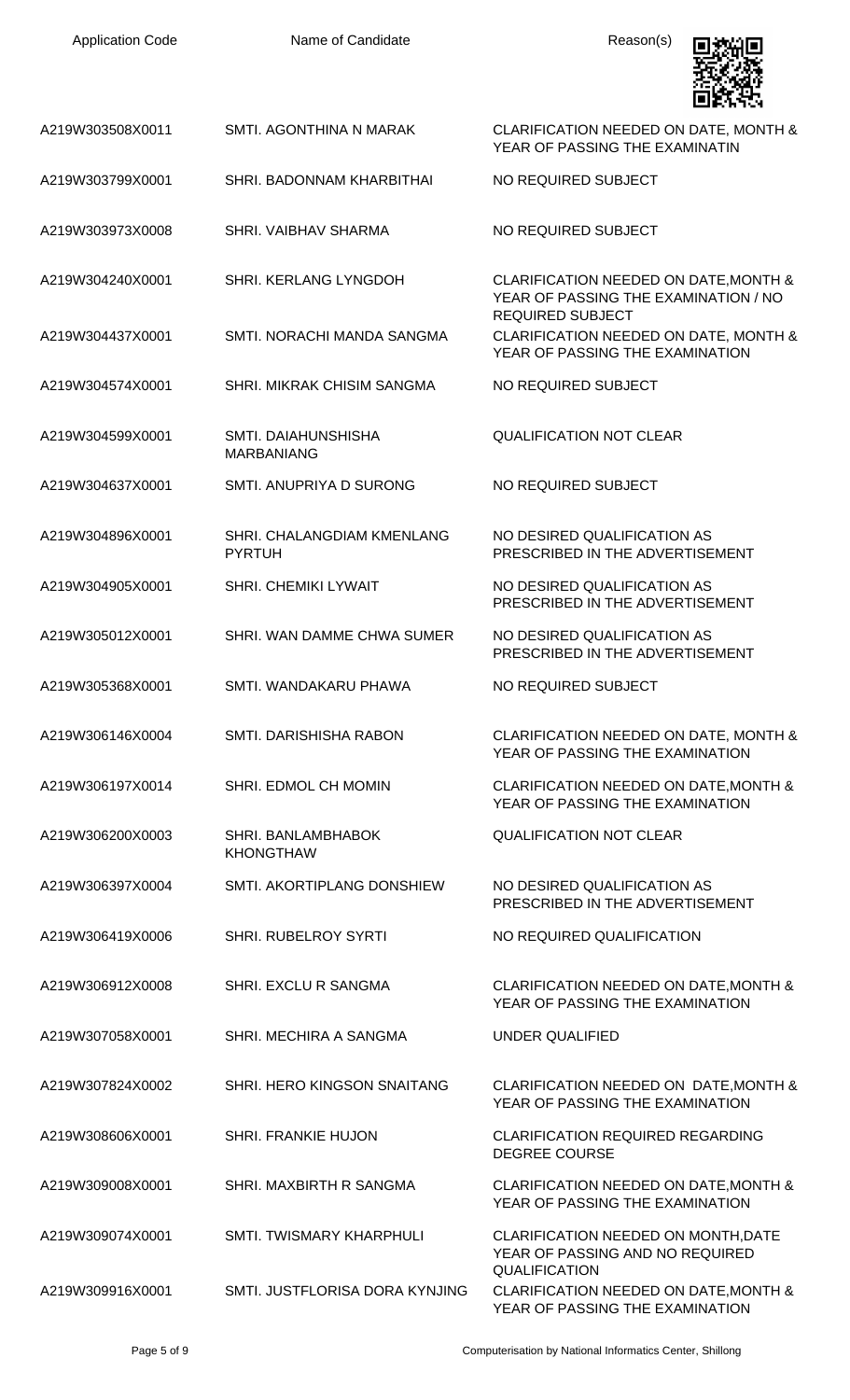

|                  |                                               | 6 F.N.Y                                                                                                     |
|------------------|-----------------------------------------------|-------------------------------------------------------------------------------------------------------------|
| A219W310003X0001 | SMTI. LIZABANETTE CORDELIA<br><b>NONGSIEJ</b> | CLARIFICATION REQUIRED REGARDING<br><b>DEGREE COURSE</b>                                                    |
| A219W310502X0001 | SMTI. BIANGHUN MARBOH                         | CLARIFICATION NEEDED ON DATE, MONTH &<br>YEAR OF PASSING THE EXAMINATION                                    |
| A219W310591X0009 | <b>SHRI. RICKEY MARNGAR</b>                   | <b>UNDER QUALIFIED</b>                                                                                      |
| A219W310946X0005 | SHRI. LEONA SENGRING M SANGMA                 | CLARIFICATION NEEDED ON DATE, MONTH &<br>YEAR OF PASSING THE EXAMINATION                                    |
| A219W311281X0016 | SHRI. JAYNYBERTH M SANGMA                     | CLARIFICATION NEEDED ON DATE, MONTH &<br>YEAR OF PASSING THE EXAMINATION                                    |
| A219W311629X0001 | SMTI. JUSILA KHONGBUHPHANG                    | <b>CLARIFICATION NEEDED ON DATE MONTH &amp;</b><br>YEAR OF PASSING THE EXAMINATION                          |
| A219W311836X0001 | SHRI. TENGSRANG D SANGMA                      | <b>CLARIFICATION NEEDED ON DATE MONTH &amp;</b><br>YEAR OF PASSING THE EXAMINATION                          |
| A219W312044X0001 | SHRI. KERRY SHAPHRANG<br><b>MARWEIN</b>       | CLARIFICATION NEEDED ON DATE, MONTH &<br>YEAR OF PASSING THE EXAMINATION                                    |
| A219W312095X0001 | SHRI. ELBOILES KHARJAHRIN                     | CLARIFICATION NEEDED ON DATE, MONTH &<br>YEAR OF PASSING THE EXAMINATION                                    |
| A219W312376X0001 | <b>SMTI. IMONKA BAMON</b>                     | CLARIFICATION NEEDED ON DATE, MONTH &<br>YEAR OF PASSING THE EXAMINATION                                    |
| A219W312630X0001 | SHRI. RAKNAN R MARAK                          | NO REQUIRED SUBJECT                                                                                         |
| A219W312713X0001 | <b>SMTI. NANRUPA MAWRIE</b>                   | CLARIFICATION NEEDED ON DATE, MONTH &<br>YEAR OF PASSING THE EXAMINATION                                    |
| A219W312837X0001 | SMTI. HUNSHISHA PYNGROPE                      | CLARIFICATION NEEDED ON DATE, MONTH&<br>YEAR OF PASSING THE EXAMINATION                                     |
| A219W312934X0001 | SHRI. CHADAMBE TENGKAM B<br><b>MARAK</b>      | NO REQUIRED SUBJECT                                                                                         |
| A219W312946X0003 | <b>SMTI. MAYURI HAJONG</b>                    | <b>CLARIFICATION REQUIRED REGARDING</b><br><b>DEGREE COURSE</b>                                             |
| A219W313315X0009 | SHRI. JAFFA BIANCA D SANGMA                   | CLARIFICATION NEEDED ON DATE, MONTH &<br>YEAR OF PASSING THE EXAMINATION                                    |
| A219W313634X0001 | <b>SMTI. NAMESA CH MARAK</b>                  | CLARIFICATION NEEDED ON DATE, MONTH &<br>YEAR OF PASSING THE EXAMINATION                                    |
| A219W314297X0001 | <b>SMTI. SHARAILIN RANI</b>                   | CLARIFICATION NEEDED ON DATE, MONTH &<br>YEAR OF PASSING THE EXAMINATION                                    |
| A219W314398X0001 | SHRI. TARIANG D SHIRA                         | CLARIFICATION NEEDED ON DATE, MONTH &<br>YEAR OF PASSING THE EXAMINATION                                    |
| A219W314532X0001 | <b>SMTI. MONICA WAHLANG</b>                   | CLARIFICATION NEEDED ON DATE, MONTH &<br>YEAR OF PASSING THE EXAMINATION                                    |
| A219W314624X0013 | SHRI. SAMUEL K MARAK                          | CLARIFICATION NEEDED ON DATE, MONTH &<br>YEAR OF PASSING THE EXAMINATION                                    |
| A219W314659X0001 | SMTI. JACKNOMERRY T SANGMA                    | CLARIFICATION NEEDED ON DATE, MONTH &<br>YEAR OF PASSING THE EXAMINATION                                    |
| A219W315360X0001 | SMTI. SAJAIR PHAWA                            | NO REQUIRED SUBJECT AND<br>CLARIFICATION NEEDED ON DATE, MONTH &                                            |
| A219W315645X0008 | SHRI. ADIEL HARVEY DKHAR                      | YEAR OF PASSING THE EXAMINATION<br>CLARIFICATION NEEDED ON DATE, MONTH &<br>YEAR OF PASSING THE EXAMINATION |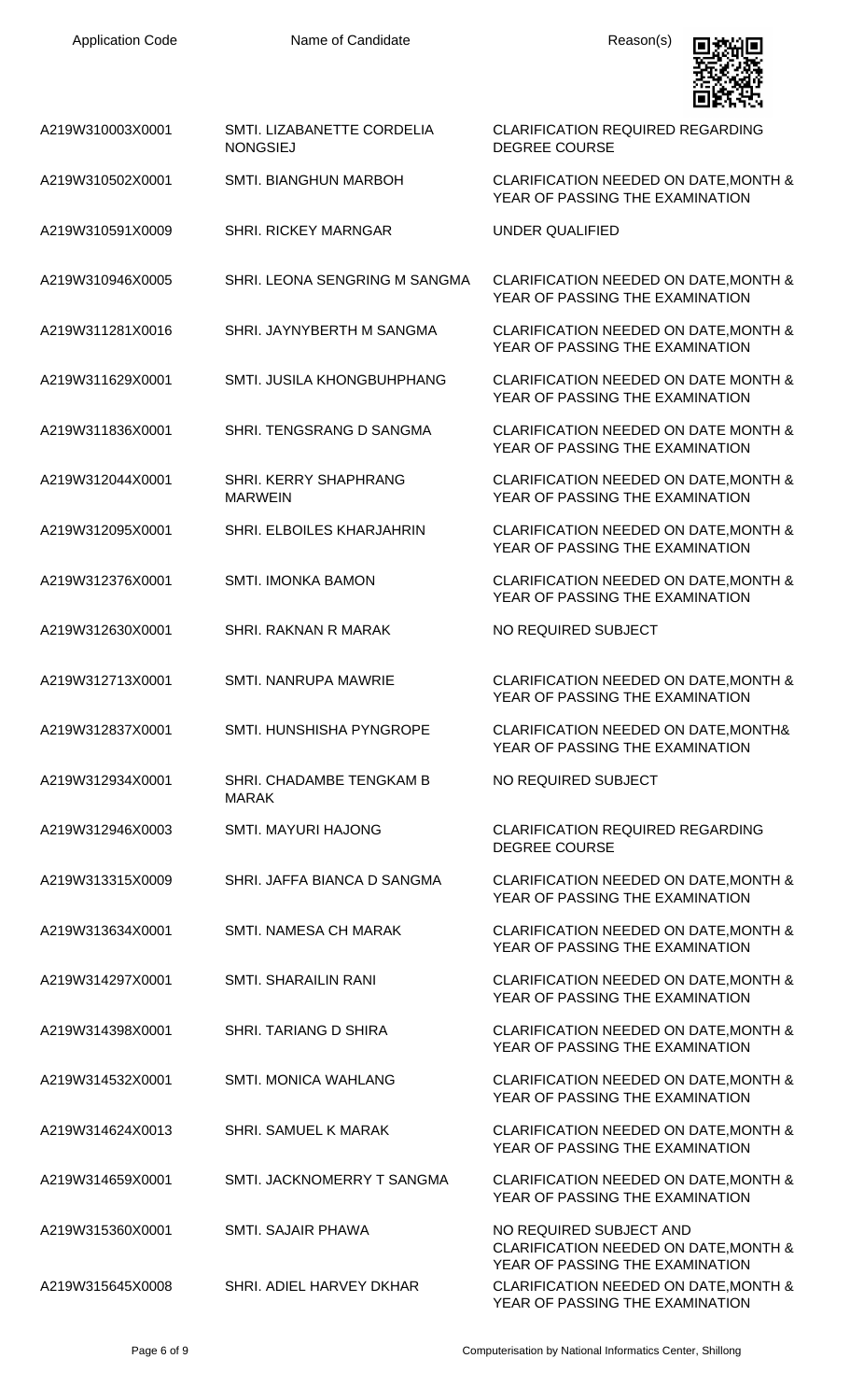| <b>Application Code</b> | Name of Candidate                          | Reason(s)                                                                |
|-------------------------|--------------------------------------------|--------------------------------------------------------------------------|
| A219W315674X0002        | SMTI. SANTALIN WAHLANG                     | NO REQUIRED SUBJECT                                                      |
| A219W315768X0008        | SHRI. MANSRAM K MARAK                      | NO REQUIRED SUBJECT                                                      |
| A219W316126X0001        | SMTI. KHEINKORSHISHA LYNGDOH               | <b>QUALIFICATION NOT CLEAR</b>                                           |
| A219W316259X0001        | SHRI. CHAKKIM N SANGMA                     | <b>CLARIFICATION REQUIRED REGARDING</b><br><b>DEGREE COURSE</b>          |
| A219W316563X0001        | SHRI. SEMION R MARAK                       | CLARIFICATION NEEDED ON DATE, MONTH &<br>YEAR OF PASSING THE EXAMINATION |
| A219W316575X0003        | SHRI. ELISHA KHONGJOH                      | CLARIFICATION NEEDED ON DATE, MONTH &<br>YEAR OF PASSING THE EXAMINATION |
| A219W316619X0006        | <b>SMTI. OLIVIA MARWEIN</b>                | NO REQUIRED SUBJECT                                                      |
| A219W316709X0001        | SHRI. AMRE JAGAM G SANGMA                  | CLARIFICATION NEEDED ON DATE, MONTH &<br>YEAR OF PASSING THE EXAMINATION |
| A219W316901X0061        | SMTI. LIPIKA A SANGMA                      | CLARIFICATION NEEDED ON DATE, MONTH &<br>YEAR OF PASSING THE EXAMINATION |
| A219W317119X0001        | SMTI. GRIKCHI W ARENGH                     | CLARIFICATION NEEDED ON DATE, MONTH &<br>YEAR OF PASSING THE EXAMINATION |
| A219W317290X0001        | SMTI. BANDAPHIRA LYNGDOH<br><b>NONGBRI</b> | CLARIFICATION NEEDED ON DATE, MONTH &<br>YEAR OF PASSING THE EXAMINATION |
| A219W317769X0002        | SHRI. MARCHFIELD G MOMIN                   | NO DESIRED QUALIFICATION AS<br>PRESCRIBED IN THE ADVERTISEMENT           |
| A219W317877X0001        | SMTI. FANBORMI L AMDEP                     | NO REQUIRED SUBJECT                                                      |
| A219W318361X0001        | SMTI. SILKAME D SHIRA                      | CLARIFICATION NEEDED ON DATE, MONTH &<br>YEAR OF PASSING THE EXAMINATION |
| A219W318875X0004        | <b>SMTI. LASUKI PDE</b>                    | CLARIFICATION NEEDED ON DATE, MONTH &<br>YEAR OF PASSING THE EXAMINATION |
| A219W318898X0005        | SHRI. DURKA RYNGKHLEM                      | CLARIFICATION NEEDED ON DATE, MONTH &<br>YEAR OF PASSING THE EXAMINATION |
| A219W319132X0001        | SMTI. PYNDAPBIANG SYIEMLIEH                | CLARIFICATION NEEDED ON DATE, MONTH &<br>YEAR OF PASSING THE EXAMINATION |
| A219W319263X0004        | SHRI. BALAJIED KHRIAM                      | CLARIFICATION NEEDED ON DATE, MONTH<br>YEAR OF PASSING THE EXAMINATION   |
| A219W319552X0001        | SHRI. BADONBOKLANG<br><b>KHARLYNGKA</b>    | CLARIFICATION NEEDED ON DATE, MONTH<br>YEAR OF PASSING THE EXAMINATION   |
| A219W319610X0001        | SMTI. WALBIS SOKHLET                       | NO DESIRED QUALIFICATION AS<br>PRESCRIBED IN THE ADVERTISEMENT           |
| A219W319885X0001        | SMTI. WANSAMAPHI LYNGDOH<br><b>MAWNAI</b>  | CLARIFICATION NEEDED ON DATE, MONTH<br>YEAR OF PASSING THE EXAMINATION   |
| A219W320106X0001        | SHRI. DORANG DEKAMRA M<br><b>SANGMA</b>    | CLARIFICATION NEEDED ON DATE, MONTH<br>YEAR OF PASSING THE EXAMINATION   |
| A219W320316X0001        | SMTI. BIDANCHI M SANGMA                    | CLARIFICATION NEEDED ON DATE, MONTH &<br>YEAR OF PASSING THE EXAMINATION |
| A219W320550X0001        | SMTI. LARIKYNTIEW LYNGDOH                  | CLARIFICATION NEEDED ON DATE, MONTH                                      |

SANGRIANG

YEAR OF PASSING THE EXAMINATION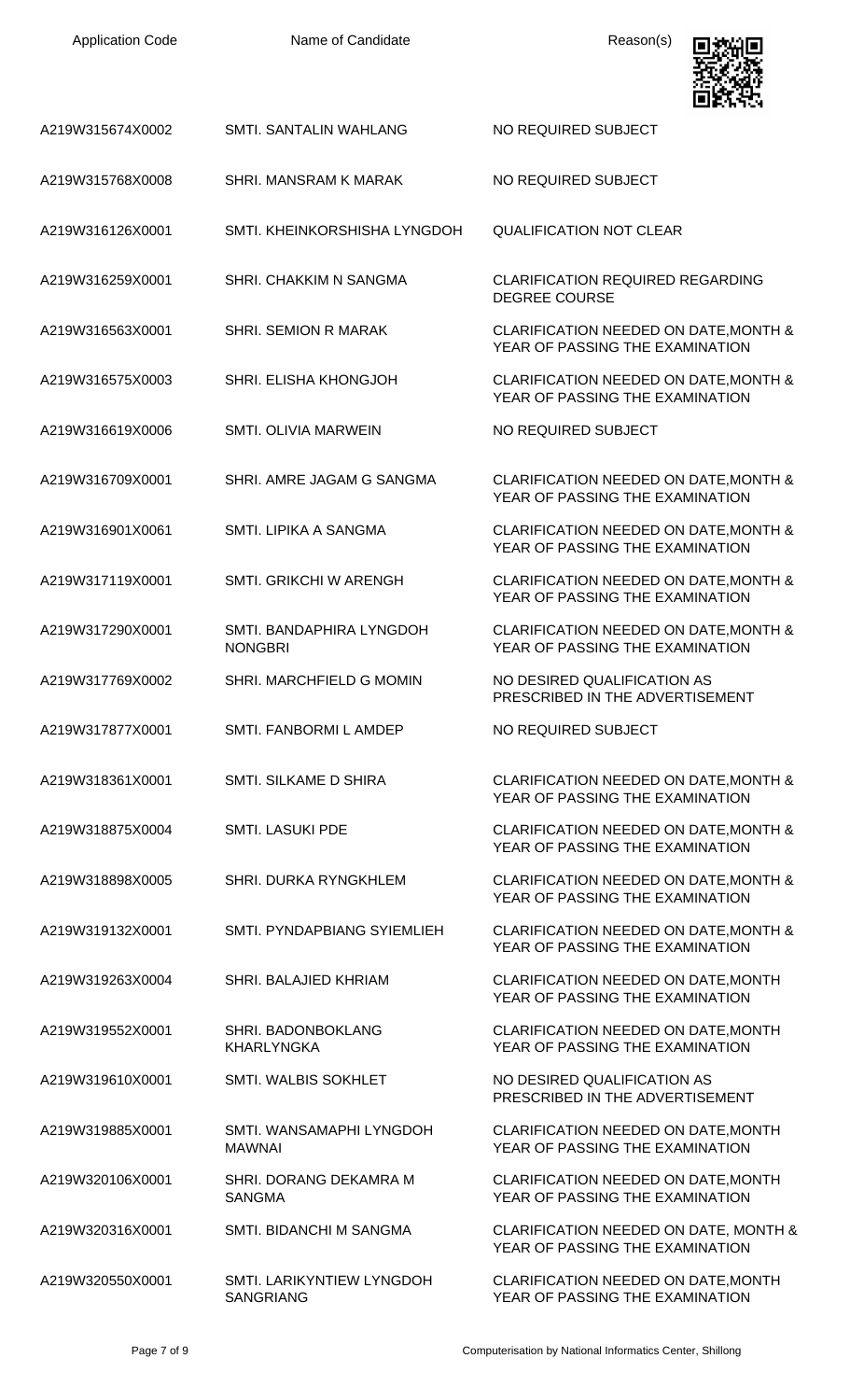| <b>Application Code</b> | Name of Candidate                                     | Reason(s)                                                                                           |
|-------------------------|-------------------------------------------------------|-----------------------------------------------------------------------------------------------------|
| A219W321115X0004        | <b>SMTI. RISUKLIN MAWTHOH</b>                         | NO REQUIRED SUBJECT                                                                                 |
| A219W321365X0001        | SHRI. BENIBIRTH M SANGMA                              | CLARIFICATION NEEDED ON DATE, MONTH &<br>YEAR OF PASSING THE EXAMINATION AND<br>NO REQUIRED SUBJECT |
| A219W321415X0001        | <b>SMTI. BADAIAHUN WRIANG</b>                         | CLARIFICATION NEEDED ON DATE, MONTH &<br>YEAR OF PASSING THE EXAMINATION                            |
| A219W321690X0001        | <b>SMTI. BONDITA PAUL</b>                             | <b>OVERAGED</b>                                                                                     |
| A219W321758X0003        | SHRI. BANANGSHAI KHARHUJON                            | <b>UNDER QUALIFIED</b>                                                                              |
| A219W322181X0005        | SMTI. FLOSSIE BLOOMY FERRYRA<br><b>CH MARAK</b>       | NO REQUIRED SUBJECT                                                                                 |
| A219W322451X0001        | SMTI. IBANSARA HYNNIEWTA                              | <b>CLARIFICATION REQUIRED REGARDING</b><br><b>DEGREE COURSE</b>                                     |
| A219W322575X0001        | SHRI. MACARIUSH N SANGMA                              | NO REQUIRED SUBJECT                                                                                 |
| A219W322694X0001        | <b>SHRI. MIDAMAN LANONG</b>                           | <b>CLARIFICATION REQUIRED REGARDING</b><br><b>DEGREE COURSE</b>                                     |
| A219W322700X0001        | <b>SMTI, B GIGINIA SWER</b>                           | NO REQUIRED QUALIFICATION                                                                           |
| A219W323013X0001        | <b>SMTI. PHIDAHUN MAWLONG</b>                         | CLARIFICATION NEEDED ON DATE, MONTH &<br>YEAR OF PASSING THE EXAMINATION                            |
| A219W323492X0007        | SHRI. RAPLANG STEVEN UMDOR                            | <b>CLARIFICATION REQUIRED REGARDING</b><br><b>DEGREE COURSE</b>                                     |
| A219W323539X0001        | SMTI. NORA T SANGMA                                   | NO REQUIRED SUBJECT                                                                                 |
| A219W324086X0007        | <b>SMTI. SERAFINA MARWEIN</b>                         | CLARIFICATION NEEDED ON DATE, MONTH &<br>YEAR OF PASSING THE EXAMINATION                            |
| A219W324903X0006        | SHRI. LONGDUN POHKTAI                                 | CLARIFICATION NEEDED ON DATE, MONTH &<br>YEAR OF PASSING THE EXAMINATION                            |
| A219W325171X0001        | SMTI. DAPHIDONDOR LYNGDOH                             | CLARIFICATION NEEDED ON DATE, MONTH &<br>YEAR OF PASSING THE EXAMINATION AND<br>NO REQUIRED SUBJECT |
| A219W325197X0001        | SHRI. LARIKUPAR MARBANIANG                            | CLARIFICATION NEEDED ON DATE, MONTH &<br>YEAR OF PASSING THE EXAMINATION                            |
| A219W325428X0005        | SHRI. HEARING STAR RYNGKI                             | CLARIFICATION NEEDED ON DATE, MONTH &<br>YEAR OF PASSING THE EXAMINATION                            |
| A219W325585X0001        | SHRI. JUBILSTAR RANI                                  | CLARIFICATION NEEDED ON DATE, MONTH &<br>YEAR OF PASSING THE EXAMINATION                            |
| A219W325646X0001        | SHRI. IAIBAT KUPAR DKHAR                              | NO REQUIRED SUBJECT                                                                                 |
| A219W326066X0001        | SMTI. IBANMIHPLI MARIA DOMINICA<br><b>KHARLYNGDOH</b> | CLARIFICATION NEEDED ON DATE, MONTH &<br>YEAR OF PASSING THE EXAMINATION                            |
| A219W326118X0001        | SMTI. MEBALAAISHISHA WANNIANG                         | CLARIFICATION NEEDED ON DATE, MONTH &<br>YEAR OF PASSING THE EXAMINATION                            |
| A219W326599X0004        | SMTI. MAKRISHA PYNGROPE                               | UNDER QUALIFIED                                                                                     |
| A219W328751X0005        | SMTI. SONIA LYNGDOH JARAIN                            | CLARIFICATION NEEDED ON DATE, MONTH &<br>YEAR OF PASSING THE EXAMINATION                            |